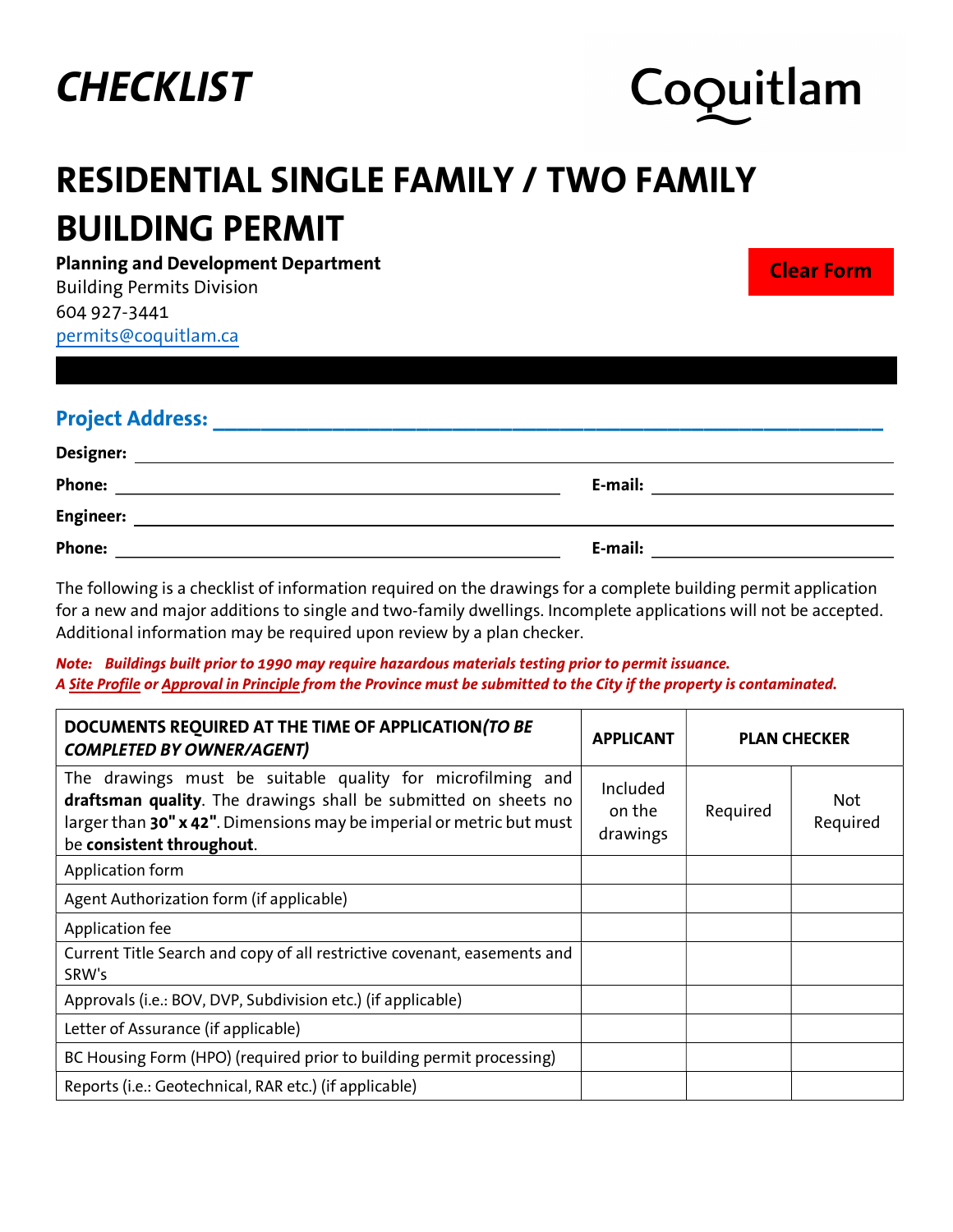# Coquitlam

#### Planning and Development Department

Building Permits Division 604 927-3441 permits@coquitlam.ca

| DOCUMENTS REQUIRED AT THE TIME OF APPLICATION<br>(TO BE COMPLETED BY OWNER/AGENT)                                                                                                                                                  | <b>PLAN CHECKER</b><br><b>APPLICANT</b> |          |                        |
|------------------------------------------------------------------------------------------------------------------------------------------------------------------------------------------------------------------------------------|-----------------------------------------|----------|------------------------|
| The drawings must be suitable quality for microfilming and<br>draftsman quality. The drawings shall be submitted on sheets no<br>larger than 30" x 42". Dimensions may be imperial or metric but must<br>be consistent throughout. | Included<br>on the<br>drawings          | Required | <b>Not</b><br>Required |
| ESC form (to be submitted to the Engineering Department - if applicable)                                                                                                                                                           |                                         |          |                        |
| Driveway Access Application form (to be submitted to the Engineering<br>Department (if applicable)                                                                                                                                 |                                         |          |                        |
| Landscape plan (max. 11x17) (if applicable)                                                                                                                                                                                        |                                         |          |                        |
| 2 sets (for single-family), 3 sets (for two-family) of Architectural<br>and Structural drawings (both may be incorporated)                                                                                                         |                                         |          |                        |
| Truss layout (if applicable)                                                                                                                                                                                                       |                                         |          |                        |
| Certified Topographical Survey Plan - original, sealed and signed.<br>Surveyed to center line of street and/or lane.<br>(As required by the Building Bylaw (1 copy))                                                               |                                         |          |                        |
| Application form for building permit in conjunction with subdivision                                                                                                                                                               |                                         |          |                        |
| process<br>(if applicable)                                                                                                                                                                                                         |                                         |          |                        |

| DRAWINGS REQUIRED AT THE TIME OF APPLICATION<br>(MUST BE COMPLETED BY DESIGNER)                                              | Included<br>on the<br>drawings | Required | Not.<br>Required |
|------------------------------------------------------------------------------------------------------------------------------|--------------------------------|----------|------------------|
| <b>A.</b> SITE PLAN (scale $1/8$ " = $1'-0$ " or $1/16$ " = $1'-0$ " for larger site)                                        |                                |          |                  |
| B. Additional 2 sets (for single-family), 3 sets (for two-family)<br>of 11x17 Site Plans required for Southwest developments |                                |          |                  |
| North Arrow, civic address, legal description, streets and lanes location                                                    |                                |          |                  |
| Site dimensions as per Legal Survey                                                                                          |                                |          |                  |
| Driveway access location including width and % slope                                                                         |                                |          |                  |
| Size and location of all off street parking (including secondary suite<br>parking)                                           |                                |          |                  |
| Easements, right-of-ways, water courses, crest and toe of slope, slope<br>percentage, trees, and restrictive covenants       |                                |          |                  |
| Sanitary & storm sewer connections including invert elevations, storm<br>sewer pump, rock-pit, septic tank and field         |                                |          |                  |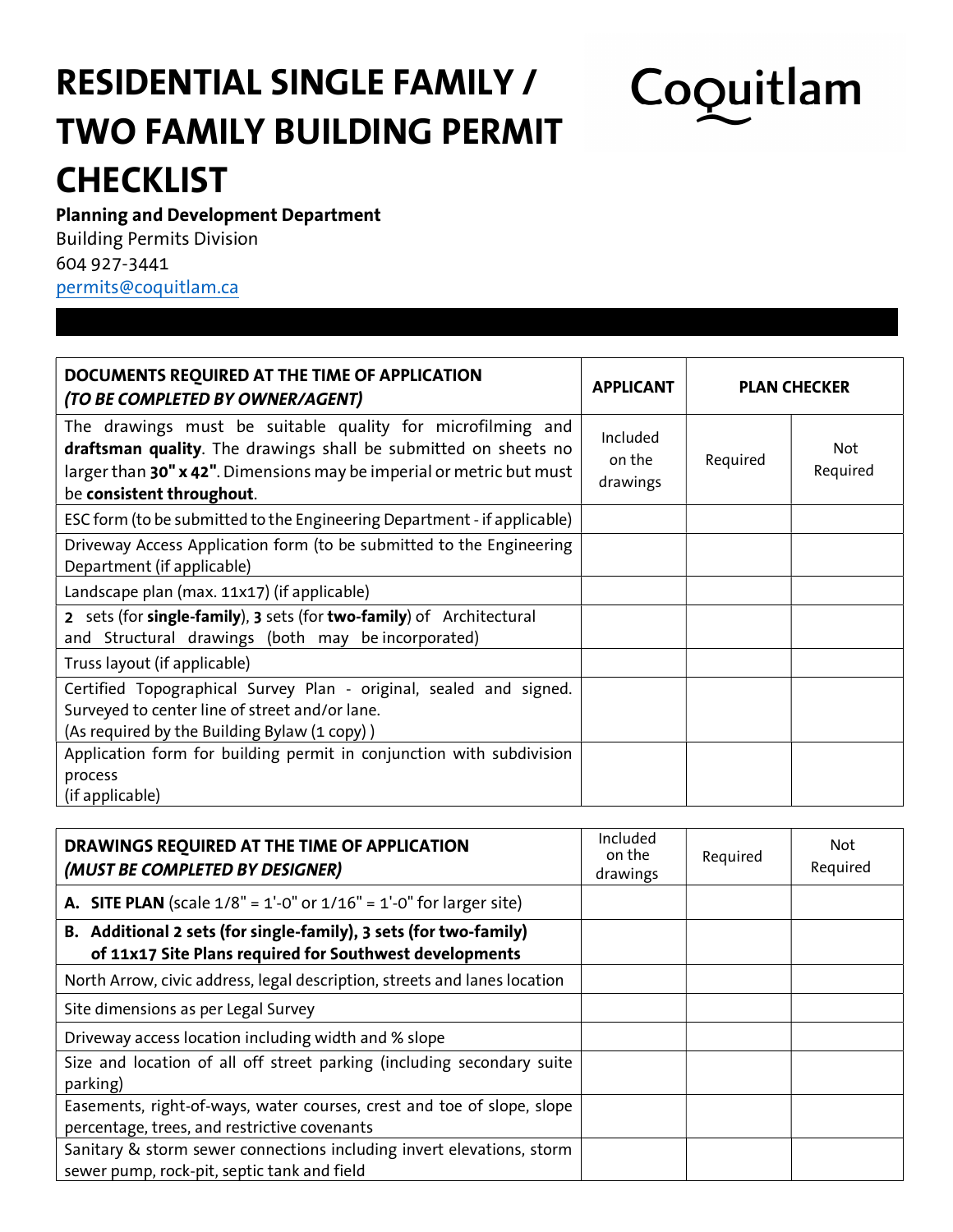# Coquitlam

#### Planning and Development Department

Building Permits Division 604 927-3441 permits@coquitlam.ca

| DRAWINGS REQUIRED AT THE TIME OF APPLICATION<br>(MUST BE COMPLETED BY DESIGNER)                                                     | Included<br>on the<br>drawings | Required | <b>Not</b><br>Required |
|-------------------------------------------------------------------------------------------------------------------------------------|--------------------------------|----------|------------------------|
| Zoning summary including all floor area and lot coverage calculations                                                               |                                |          |                        |
| Overall building dimensions of both principal and accessory buildings.<br>Proposed structures should be labeled "Proposed"          |                                |          |                        |
| Distance of all building setbacks perpendicular to the property lines                                                               |                                |          |                        |
| Separating distance between principal & accessory buildings                                                                         |                                |          |                        |
| Existing and proposed grades at the 4 outermost corners of principal &<br>accessory buildings                                       |                                |          |                        |
| Window wells, stair wells and retaining walls on property, with top and<br>bottom wall elevations                                   |                                |          |                        |
| Minimum Basement Elevation (MBE) as specified in the approved<br>subdivision lot grading plan or covenant                           |                                |          |                        |
| Proposed basement floor slab elevation                                                                                              |                                |          |                        |
| Proposed roof ridge elevation                                                                                                       |                                |          |                        |
| <b>C. FOUNDATION, FLOOR AND ROOF PLANS (scale 1/4" = 1'-0")</b>                                                                     |                                |          |                        |
| North Arrow, civic address                                                                                                          |                                |          |                        |
| Overall building depth and width of principal and accessory building(s)                                                             |                                |          |                        |
| Fully dimensioned floor plans, room names and sizes                                                                                 |                                |          |                        |
| Secondary suite separation                                                                                                          |                                |          |                        |
| Stairs showing rise, run, tread depth/width, guards and handrails                                                                   |                                |          |                        |
| Windows and doors including door swings and sizes                                                                                   |                                |          |                        |
| Plumbing fixtures, appliances, and fireplaces                                                                                       |                                |          |                        |
| Location of smoke alarms, carbon monoxide alarms, fans, attic and crawl<br>space access hatch                                       |                                |          |                        |
| Framing details (studs, beams, joists, bearing conditions, sheathing<br>materials and thickness etc.)                               |                                |          |                        |
| Projections (bay windows, fireplaces, eaves etc.), balconies, sun decks,<br>covered decks, porches, open to below areas, flat roofs |                                |          |                        |
| <b>D. CROSS SECTIONS</b> (scale $1/4" = 1'-0"$ )                                                                                    |                                |          |                        |
| Climate Zone and energy efficiency compliance method                                                                                |                                |          |                        |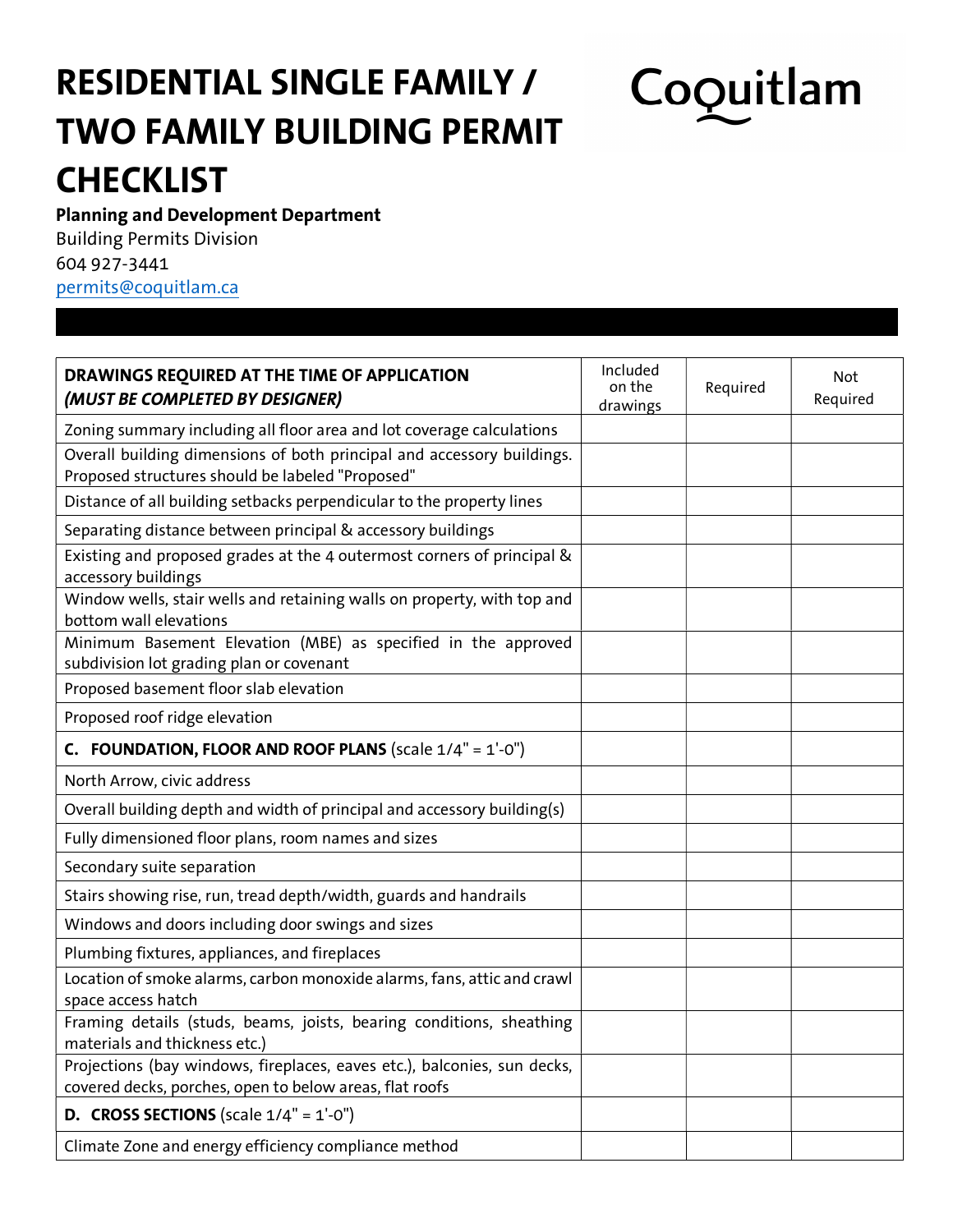# Coquitlam

#### Planning and Development Department

Building Permits Division 604 927-3441 permits@coquitlam.ca

| DRAWINGS REQUIRED AT THE TIME OF APPLICATION<br>(MUST BE COMPLETED BY DESIGNER)                                                                                                                                     | Included<br>on the<br>drawings | Required | Not<br>Required |
|---------------------------------------------------------------------------------------------------------------------------------------------------------------------------------------------------------------------|--------------------------------|----------|-----------------|
| Description of construction, including minimum and proposed effective<br>thermal resistance values (RSI) for all envelope assemblies between<br>conditioned and unconditioned space, the exterior air or the ground |                                |          |                 |
| Two-way cross reference between the RSI calculations and the building<br>assembly (building section, elevations and/or floor plans)                                                                                 |                                |          |                 |
| Thermal transmittance values (U-value) of all doors, windows, skylights,<br>and glass blocks                                                                                                                        |                                |          |                 |
| Material, location and continuity of the air barrier system for each<br>assembly                                                                                                                                    |                                |          |                 |
| Confirm type of heating, cooling, and hot water heating systems - to<br>comply with tables in 9.36.3.10 and 9.36.4.2 of the current BCBC                                                                            |                                |          |                 |
| Floor to ceiling height of all floor area including crawl space and roof<br>space                                                                                                                                   |                                |          |                 |
| Geodetic elevations at each finished floor, uppermost ceiling or<br>underside of truss and roof peak                                                                                                                |                                |          |                 |
| Cross section through stairs to floor above showing headroom clearance                                                                                                                                              |                                |          |                 |
| Construction materials: wall, floor, and roof assemblies                                                                                                                                                            |                                |          |                 |
| <b>E. CONSTRUCTION DETAILS</b>                                                                                                                                                                                      |                                |          |                 |
| Insulated slab edge at "walk-out" portions of foundation wall - heated or<br>unheated                                                                                                                               |                                |          |                 |
| Continuity of air barrier and insulation details                                                                                                                                                                    |                                |          |                 |
| Typical details for bay windows and window seats                                                                                                                                                                    |                                |          |                 |
| Party wall details                                                                                                                                                                                                  |                                |          |                 |
| Fire separation details                                                                                                                                                                                             |                                |          |                 |
| Vaulted ceiling indicating framing, ventilation and insulation<br>requirements                                                                                                                                      |                                |          |                 |
| Any roof deck above conditioned space must indicate framing,<br>ventilation and insulation requirements                                                                                                             |                                |          |                 |
| <b>F.</b> ELEVATIONS (scale $1/4" = 1'-0"$ )                                                                                                                                                                        |                                |          |                 |
| Existing and proposed grades at building corners                                                                                                                                                                    |                                |          |                 |
| Window and door size and location. Indicate direction of swing of doors                                                                                                                                             |                                |          |                 |